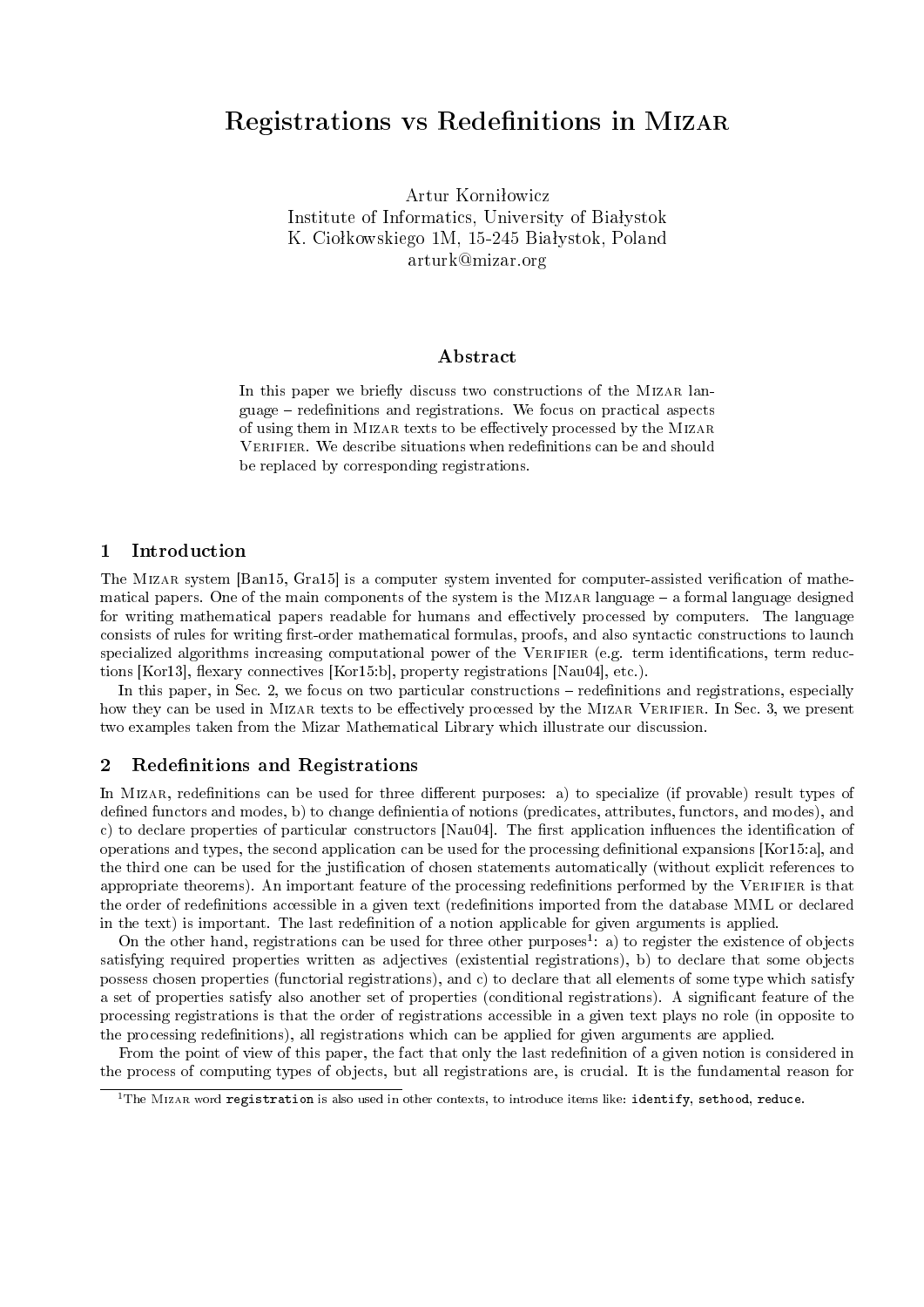which registrations should be used instead of redefinitions, whenever possible. The question now is what are the situations when redefinitions can be replaced by corresponding registrations. Before we answer this question, let us mention that the Mizar system provides two ways to introduce new types: not expandable (really new constructors) and expandable (shortcuts for collections of adjectives assigned to radix types)<sup>2</sup>. Now, we can formulate a rule which defines situations when redefinitions can be replaced by registrations: If the result type of a functor and the mother type of a mode to which the original type of the functor and the mode is redefined is an expandable type, then such redefinitions are replaceable by a functorial registration in the case of functors and by a conditional registration in the case of modes. Practical examples which depict the rule are presented in the next section.

# 3 Examples from the Mizar Mathematical Library

## 3.1 Functors

Let us consider the functor  $Balls(x)$  [Sko98] which defines a family of balls in a topological space generated by a metric space:

```
definition
 let M be non empty MetrStruct, x be Point of TopSpaceMetr(M);
 func Balls(x) -> Subset-Family of TopSpaceMetr(M)...
```
end;

To declare that  $Balls(x)$  constitutes a base in the space, the authors used the redefinition:

```
definition
  let M be non empty MetrSpace, x be Point of TopSpaceMetr(M);
  redefine func Balls(x) \rightarrow Basis of x;
end;
```
But, because the mode Basis of  $x$  [Try97] is defined as an expandable mode:

```
definition
 let T be non empty TopStruct, x be Point of T;
  mode Basis of x is open x-quasi_basis Subset-Family of T;
end;
```
the redefinition can be replaced by the functorial registration:

```
registration
  let M be non empty MetrSpace, x be Point of TopSpaceMetr(M);
  cluster Balls(x) \rightarrow open x-quasi_basis;end;
```
## 3.2 Modes

To exemplify how redefinitions of modes can be replaced by conditional registrations, let us consider the mode Element of  $D$  [Ban92], where  $D$  is a set containing only trees:

```
definition
 let D be constituted-Trees non empty set;
 redefine mode Element of D -> Tree;
end;
```
Because the mode Tree [Ban90] is defined as an expandable mode:

```
definition
  mode Tree is non empty Tree-like set;
end;
```
 $^2$ In fact, there is another way to define new types – structures, but it is not relevant to the topic.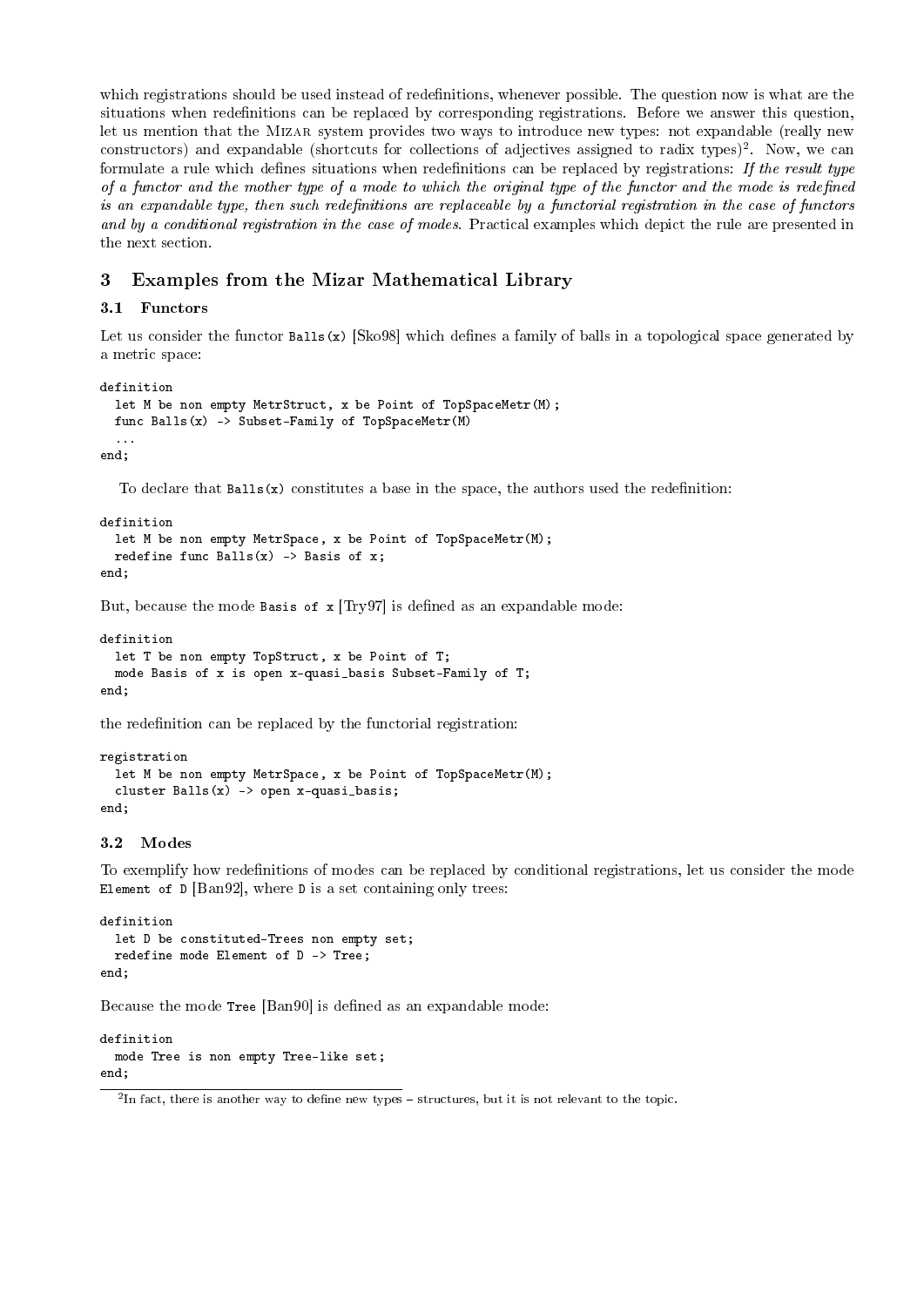the redefinition can be replaced by the conditional registration:

```
registration
  let D be constituted-Trees non empty set;
  cluster -> non empty Tree-like for Element of D;
end;
```
#### 3.3 Experiments

To detect all cases in the Mizar Mathematical Library when redenitions of functors and modes could be replaced by corresponding registration, a special tool has been implemented by the author of the paper. In the Mizar Version 8.1.05 working with the MML Version 5.37.1267, 89 possible replacements of redefinitions were found.<sup>3</sup> A revision [Ala11, Gra07, Pak14] of the MML was proposed to the Library Committee.

## References

- [Ala11] Alama, J., Kohlhase, M., Mamane, L., Naumowicz, A., Rudnicki, P., Urban, J.: Licensing the Mizar Mathematical Library. In: Davenport, J.H. et al. (eds.) Proceedings of the 18th Calculemus and 10th International Conference on Intelligent Computer Mathematics. Lecture Notes in Computer Science, vol. 6824, 149 163. Springer-Verlag, Berlin, Heidelberg (2011), http://dx.doi.org/10.1007/978-3-642-22673-1\_11
- [Ban90] Bancerek, G.: Introduction to trees. Formalized Mathematics 1(2), 421427 (1990), http://fm.mizar. org/1990-1/pdf1-2/trees\_1.pdf
- [Ban92] Bancerek, G.: Sets and functions of trees and joining operations of trees. Formalized Mathematics 3(2), 195204 (1992), http://fm.mizar.org/1992-3/pdf3-2/trees\_3.pdf
- [Ban15] Bancerek, G., Byliński, C., Grabowski, A., Korniłowicz, A., Matuszewski, R., Naumowicz, A., Pak, K., Urban, J.: Mizar: State-of-the-art and beyond. In: Kerber, M. et al. (eds.): Intelligent Computer Mathematics - International Conference, CICM 2015, Washington, DC, USA, Proceedings, Lecture Notes in Computer Science, vol. 9150, 261-279, Springer (2015), http://dx.doi.org/10.1007/978-3-319-20615-8\_17
- [Gra15] Grabowski, A., Korniłowicz, A., Naumowicz, A.: Four decades of Mizar. Journal of Automated Reasoning  $55(3)$ ,  $191-198$   $(2015)$ ,  $http://dx.doi.org/10.1007/s10817-015-9345-1$
- [Gra07] Grabowski, A., Schwarzweller, C.: Revisions as an essential tool to maintain mathematical repositories. In: Proceedings of the 14th Symposium on Towards Mechanized Mathematical Assistants: 6th International Conference. 235-249. Calculemus '07 / MKM '07, Springer-Verlag, Berlin, Heidelberg (2007), http://dx. doi.org/10.1007/978-3-540-73086-6\_20
- [Kor13] Korniłowicz, A.: On rewriting rules in Mizar. Journal of Automated Reasoning  $50(2)$ , 203-210 (2013), http://dx.doi.org/10.1007/s10817-012-9261-6
- [Kor15:a] Korniłowicz, A.: Definitional expansions in Mizar. Journal of Automated Reasoning  $55(3)$ , 257–268 (2015), http://dx.doi.org/10.1007/s10817-015-9331-7
- [Kor15:b] Korniłowicz, A.: Flexary connectives in Mizar. Computer Languages, Systems & Structures 44, 238– 250 (2015), http://dx.doi.org/10.1016/j.cl.2015.07.002
- [Nau04] Naumowicz, A., Bylinski, C.: Improving Mizar texts with properties and requirements. In: Asperti, A. et al. (eds.) Mathematical Knowledge Management, Third International Conference, Proceedings. Lecture Notes in Computer Science, vol. 3119, 290-301 (2004), http://dx.doi.org/10.1007/978-3-540-27818-4\_ 21
- [Pak14] Pak, K.: Improving legibility of natural deduction proofs is not trivial. Logical Methods in Computer Science  $10(3)$ ,  $1-30$   $(2014)$ ,  ${\tt http://dx.doi.org/10.2168/LMCS-10(3:23)2014}$
- [Sko98] Skorulski, B.: First-countable, sequential, and Frechet spaces. Formalized Mathematics 7(1), 81–86 (1998), http://fm.mizar.org/1998-7/pdf7-1/frechet.pdf

<sup>&</sup>lt;sup>3</sup>Computations were carried out at the Computer Center of University of Białystok http://uco.uwb.edu.pl